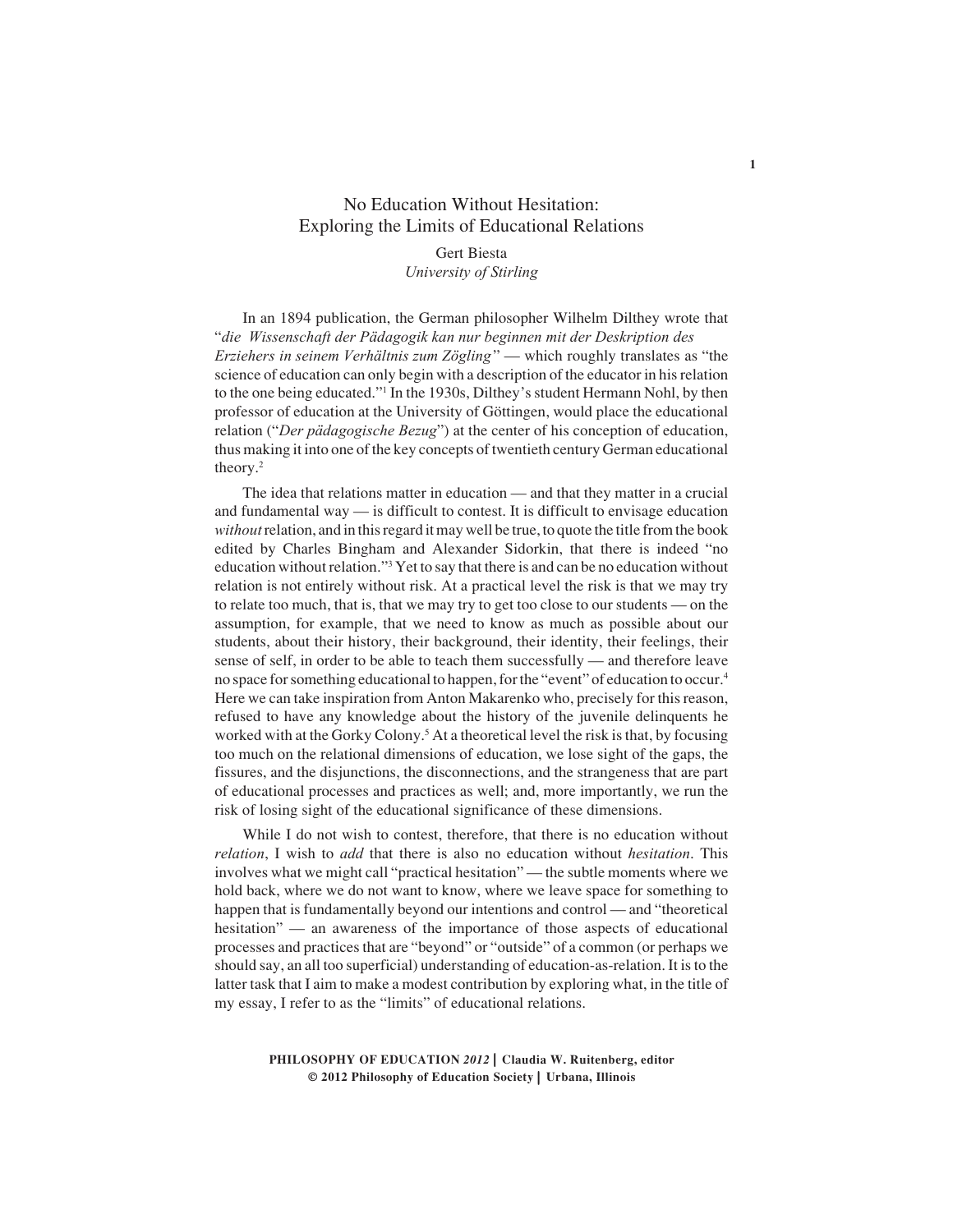In what follows I explore some dimensions of educational processes and practices that highlight the "unrelated" and the "unrelational," which emphasize separation and distance rather than connection and closeness. I will focus on three themes: communication, speech, and teaching. My approach will be broad more than that it will be deep, in that I aim to identify a number of "arenas" in which questions about the "unrelational" dimensions of education can be raised. My ambition, therefore, is to offer a number of starting points for further discussion, rather than pursuing all aspects of these discussions in full detail. Before I start, however, I need to say a few things about what I see increasingly as one of the most unhelpful and most imprecise words in our field — namely, the word "education."

### THE MULTIPLE MEANINGS OF "EDUCATION"

While other languages and traditions of theorizing have a whole range of different words to talk "in" and "about" education — in no particular order: *Pädagogik, Didaktik, Bildung, Erziehung, Ausbildung, Unterricht, Lehren, danning, utdanning, dannelse, bildning, utbildning, opvoeden, onderwijzen, vormen* — the English language is seriously lacking in its ability to make meaningful distinctions. While I have no magical solution for bridging the gap between forms of educational thinking and doing that have emerged in the English language and those that have developed in other contexts and languages,<sup>6</sup> and while I would also argue that the ambition should less be one of bridging the gap than acknowledging the "strangeness" of each other's vocabularies, I have found it useful to make a distinction between three domains of educational function and purpose.<sup>7</sup> The distinction I have suggested is between *qualification* (the domain of the transmission and acquisition of knowledge and skills); *socialization* (the domain of the reproduction and adoption of traditions and practices, of ways of doing, thinking and being); and *subjectification* (the domain that is concerned with the formation of the human person, in whatever way we may wish to understand this task). These domains are of course not separate, at least not in their function — the research on the hidden curriculum shows, for example, that transmission of knowledge always also confirms existing social structures and stratifications — and probably also not in their intention; something we know at least since Johann Friedrich Herbart promoted the idea of "*erziehenden Unterricht,*" that is — in inadequate translation — "teaching which also aims to educate."8 With these distinctions in mind, I now turn to three areas — or arenas, as I have called them — in which I wish to explore "unrelational" dimensions of education.

#### MIND THE GAP

It is perhaps not without significance that the chapter I contributed to the book *No Education Without Relation* carried the title "Mind the Gap."9 The particular focus of my contribution there was on education as a process of communication and, more specifically, the communication of meaning — which puts the discussion mainly in the domain of qualification and, to a lesser extent, socialization. The argument in the chapter is based on a discussion of opposing theories of communication, especially between the "sender-receiver" model in which communication is mainly seen in logistical terms — as the transportation of bits of information from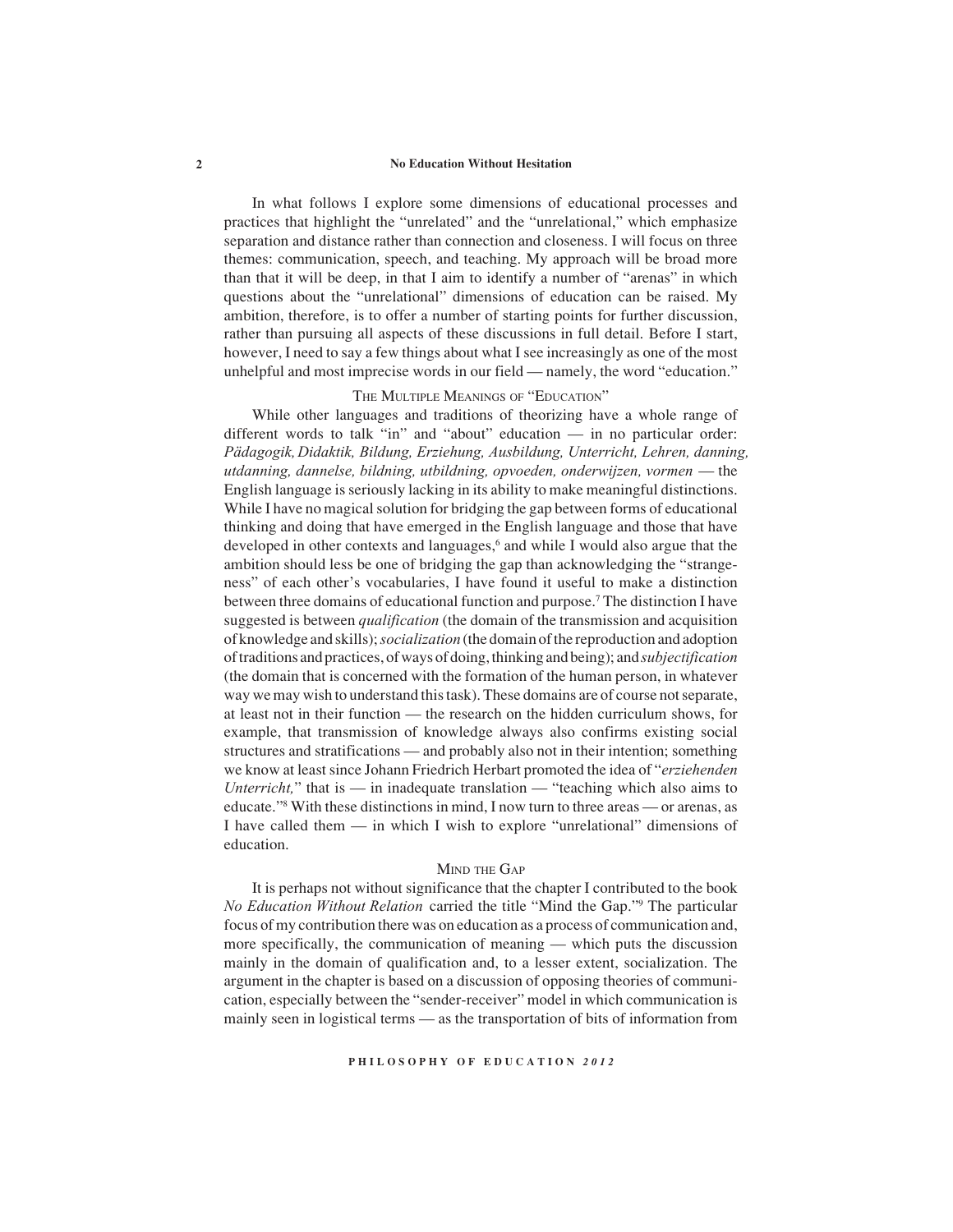a sender to a receiver — and the understanding of communication developed by the pragmatists — most specifically John Dewey and George Herbert Mead. In the view of Dewey and Mead communication is seen as a process of practical creation and transformation, that is, in Dewey's words, as a process in which "[s]omething is literally made in common."10 While the idea of "making something in common" may suggest the kind of closeness and fusion that would perhaps begin to highlight the relational character of educational communication — one could, after all, say that we need to relate or, in the terms of pragmatism, co-ordinate, in order to make something in common — Dewey defines communication as a process in which something is made in common "in at least two different centres of behaviour,"<sup>11</sup> thus suggesting that the process of making something in common is *not* a process of producing something that is identical for both partners in communication.<sup>12</sup>

One could say that while the sender-receiver model is based on a logic of *identity*, the pragmatist understanding of communication is based on a logic of *difference*, based on the idea that while we can co-ordinate our actions, this neither *requires* identity (of action, meaning, and self) nor does it *result* in identity (of action, meaning, and self). The pragmatists therefore provide us with an effective argument against the idea that communication is only possible on the basis of a common understanding — a common "ground" — that needs to be established before communication can start. They rather depict communication as the ongoing task of producing or "living" a common "world" (note that the word "in" is not missing here).

The difference between these two conceptions of educational communication can also be articulated with the words "mechanism" and "event," in that the senderreceiver model depicts educational communication ultimately as a mechanistic process, whereas the pragmatist approach sees it as an event, that is, as a happening with always-unpredictable outcomes. Yet this also shows — and we have to be honest here and not fall into the trap of "accusing" only one position of (crypto-) normativity — that *both* conceptions of communication articulate a norm of good, desirable, or ideal communication. While the sender-receiver model sees communication ideally as a process where the intentions of the sender arrive "safely" with the receiver, the pragmatist model sees communication ideally as a process of creation, production, and transformation. This also leads to a different "position" for the self. Whereas in the sender-receiver model we might say the self is subjected *to* communication, in the pragmatist model the self is a subject *of* communication.

What is interesting about the pragmatist model is that it highlights a fundamental gap between the "partners in communication," and that there is no ambition or desire to bridge or close this gap. The theorist who perhaps has pushed the idea of a gap between the partners in communication to its logical conclusion is Homi Bhabha who, in his book *The Location of Culture*, makes the case that the "third space of enunciation" that emerges in the encounter between interlocutors (be they individuals, be they cultures), is "unrepresentable in itself."13 The reason for this is the fact that any attempt to represent this third space — the in-between space in which meanings emerge — can only be undertaken from the position of one of the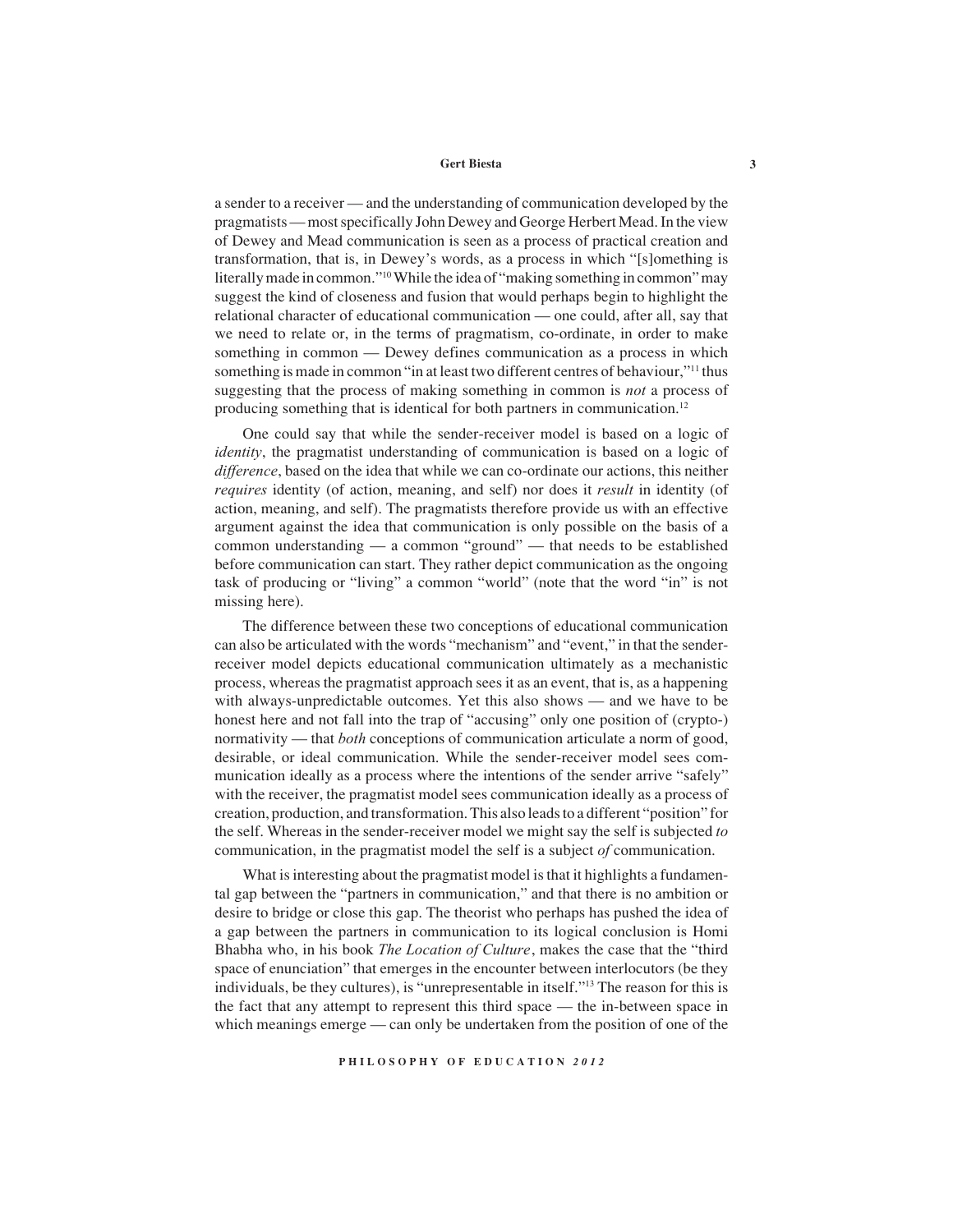interlocutors and not from some kind of neutral position outside of this. This means that any attempt to represent a third space of enunciation will only ever produce a further "third space" that will forever escape our attempts to grasp it. To acknowledge that what emerges in communication can never be "owned" or totalized by any of the partners in communication is, therefore, not only an epistemological point but also, first and foremost, an insight with ethico-political bearings.14

The theme of educational communication thus gives us a first case of an educational situation where gaps and disconnections seem to matter. If we tend to think about relations in terms of connection and the bridging of gaps — which is, of course, a point for further discussion — then we may have an example of an aspect of education that exposes some of the limits of educational relations. There is, however, an important educational point to make, which has to do with the fact that much educational activity is actually oriented toward reproduction and faithful transmission. Af ter all, irrespective of how much some constructivists would want to convince us that learning is a process in which students construct their own meanings and insights, at the end of the day two and two still equals four. And while we may wish to praise the creativity and ingenuity of the student who can argue that 2 and 2 should also equal 5, education, particularly when it operates in the qualification mode, has little scope for tolerance (in the technical sense of the word).

This is not only the case in the domain of meaning, knowledge, and understanding, but even more so in the domain of practical learning where identity between what is taught and what is learned tends to be the predominant orientation. There is, after all, only so much divergence and creativity that can go into learning to drive a car, learning to drill for oil, or learning to fly an Embraer ERJ 145. While perhaps from the perspective of subjectification education has and should have an orientation toward keeping the gap open and using it generatively, from the perspective of qualification (and probably also that of socialization) the normative educational ambition is strongly oriented toward reduction, reproduction, and closure — and these are real aspects of education as well. The main "mechanism" for closing the gap between teaching and learning is that of assessment, as assessment can be seen as the process through which selections are made from the divergent productions of students so that some of these productions are sanctioned as being "right" and others as being "wrong."15 Given that assessment, rather than teaching or pedagogy, is the key process in closing the educational gap, it is perhaps not without significance that teaching and pedagogy are increasingly being replaced by and redefined as assessment, thus running the risk of driving the event out of education.<sup>16</sup>

### BEING ADDRESSED

The second "arena" in which I wish to explore some of the limits of educational relations continues the theme of communication, but now in relation to the question of speech. The familiar way to engage with the question of speech in education is to ask how children learn to speak and, more generally, how they learn to communicate. This puts speech at the end of a developmental trajectory in which some kind of learning is supposed to lead to the ability to speak. There is a lot of developmental information that might be relevant here and, looking at it from an empirical angle,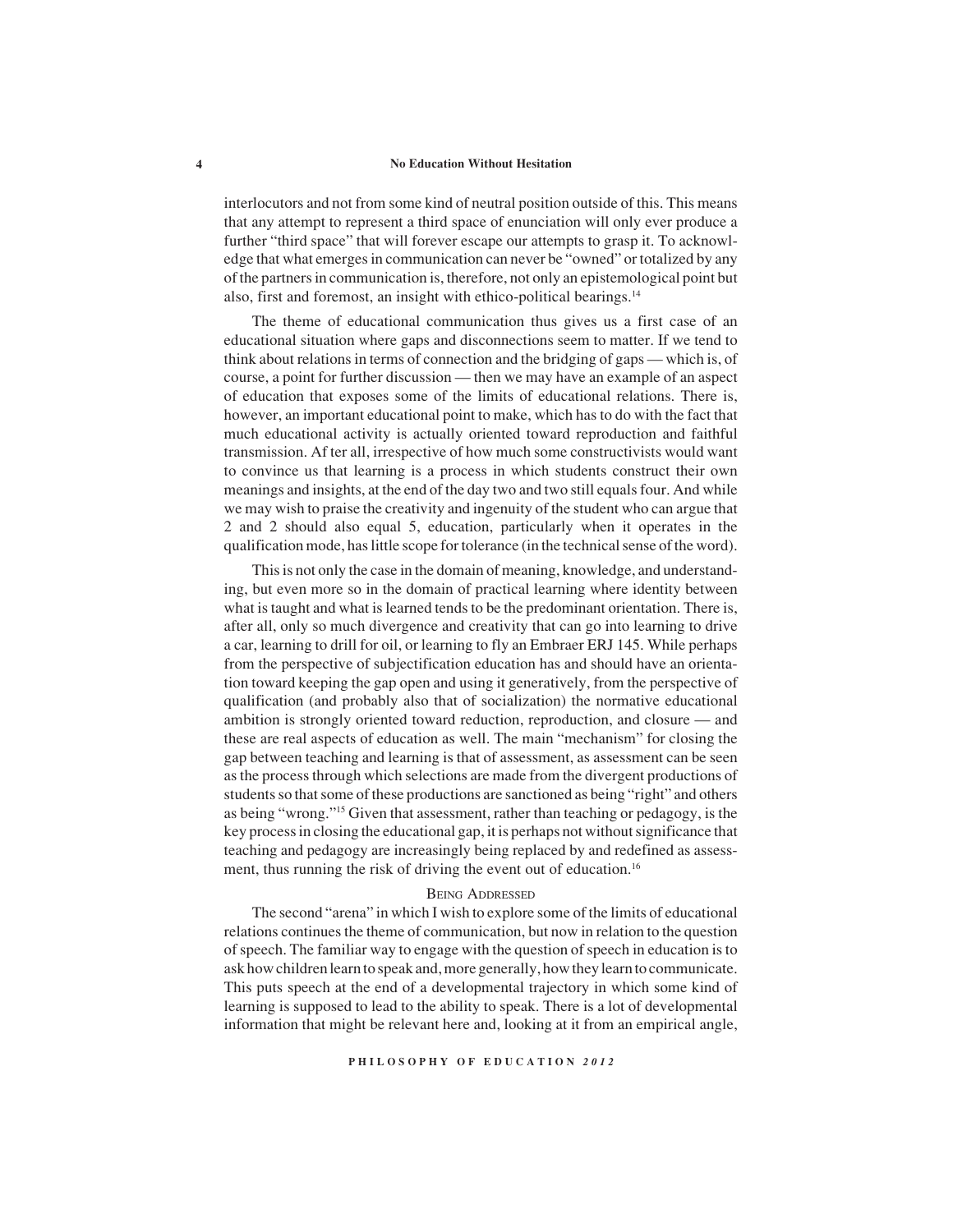it is quite difficult to deny that learning to speak is a kind of developmental process such that at one point in time a child is unable to produce words and sentences, and at a later moment in time the child has acquired this ability. But what might happen if we approach the question of speech from a different angle, that is, not as the question how children *learn* to speak but as the question how it is possible for the child to speak — how it is possible, in other words, for the child to be a speaking subject and a subject of speech?

The first thing we need to establish for this is that it is not possible to speak in isolation. One can produce sounds in isolation, but one cannot speak in isolation, that is, one cannot utter sounds that have meaning. If we follow this line of thinking, then we might say that in order to transform sounds into speech one needs to learn what one's sounds mean, which seems to imply that *others* need to tell one what one's sounds mean. This suggests a trajectory of learning in which the speaking that is made possible is the speech of the other, that is, the speech that already exists. On this account learning to speak becomes a process of socialization into an existing "order" of speech, and the speech that is made possible in this way is speech as repetition. It is speech, in other words, where the subject has dropped out and identity — as identification with an existing order of speech — has taken over. Also note that on this trajectory the guiding assumption on the side of the educator is that the child cannot *yet* speak. It thus starts from an assumption of *in*capacity.

This is, however, not the only way to think about the how the child can come to speech and can become a subject of speech. The alternative view I wish to explore is one that does not start from the assumption of incapacity but from the assumption of capacity. It starts, in other words, from the assumption that the child is able to speak or, rather — to keep the discussion away from questions of ability and inability —, it starts from the assumption *that the child is already speaking*. 17 This is indeed nothing more than an assumption. It is an assumption from which we can start; an assumption that can inform our educational actions. Jacques Rancière would call it an assumption that asks for verification, not in the theoretical sense of establishing its truth, but in the practical sense of *making* it true, that is, enacting its truth.18 How might this assumption be enacted? I can see three different options, and it is by working through them that I will reach another point of disconnection and "unrelatedness" in education.<sup>19</sup>

The first option, which has become prominent in recent scholarship, $20$  is to say that to enact the assumption that the child is speaking means to *listen* to the child. There is something I like about this suggestion, as it is indeed true that to listen enacts the assumption that the person one is listening to is speaking and has something to say. But there is also something I am concerned about, perhaps first and foremost the fact that listening seems to keep the sovereignty of the listener mostly in place — the listener remains in control of what he or she wants to hear. And maybe I am also concerned that listening may get us too much into questions of interpretation, understanding, and translation, and thus runs the risk of bringing the question of speech back to that of repetition, that is, of trying to decipher meaning rather than to acknowledge a speaking being.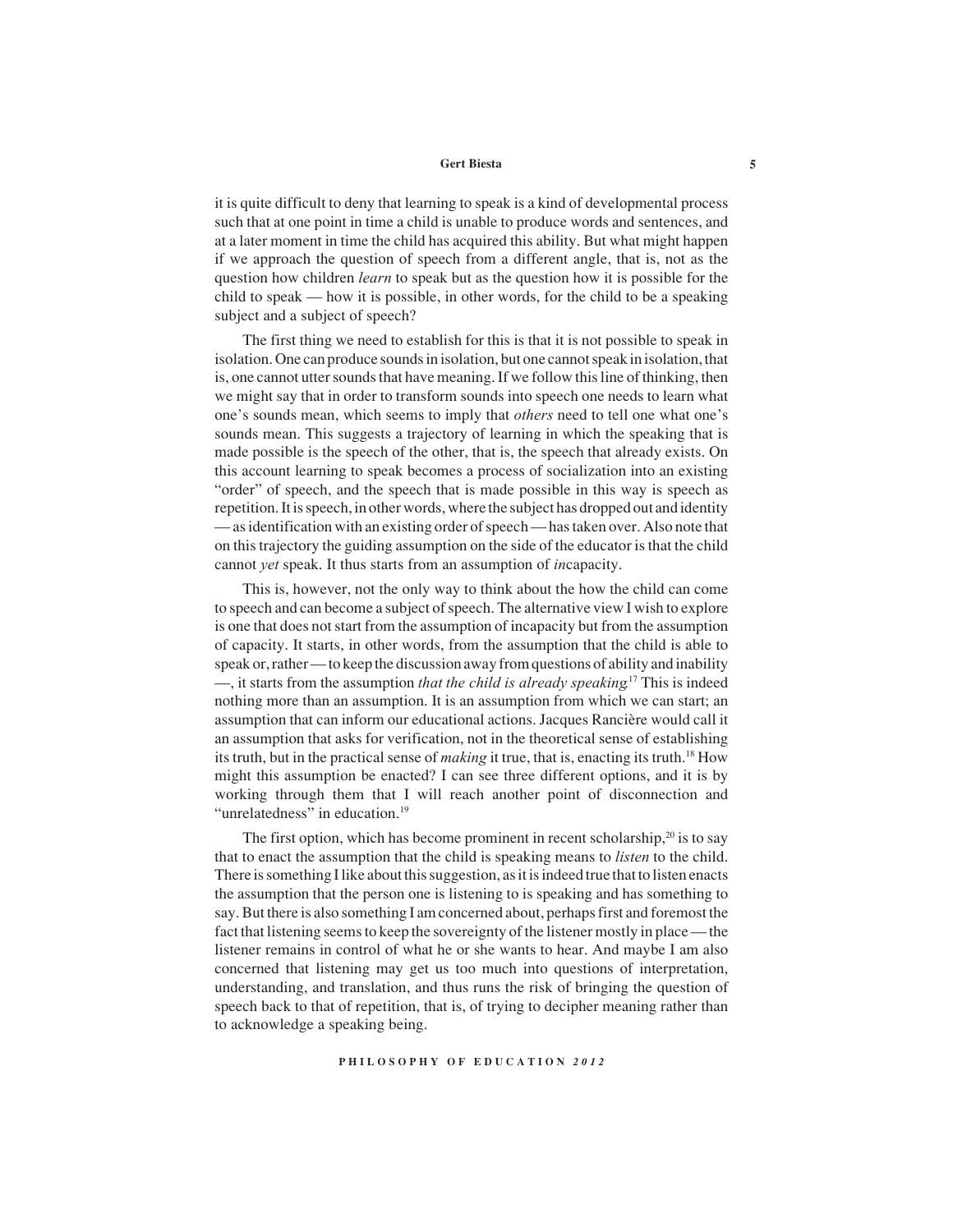A second option, also prominent in recent discussions, is that of *recognition*. 21 Here the enactment of the assumption that the child is speaking would take the form of me recognizing that the other is speaking and me recognizing the other as a speaking being. One concern I have about the idea and the "logic" of recognition is that it tends to operate from a position of power: the power to recognize you as a speaking being or not, and therefore to make your existence dependent upon my decision either to recognize you or not to recognize you. (I am aware of the further complexities of work in this area, particularly the issue concerning mutual recognition and the subsequent struggle for recognition.)

I wish to approach the enactment of the assumption that the child is speaking in terms of the "experience" of *being addressed*, rather than in terms of listening or recognition.22 While listening and recognition can be configured as acts of benevolence, "being addressed" works in the opposite direction. Here it is not for me to recognize the other, but rather to recognize that the other is addressing me — that I am being addressed by another human being; here it is for me to act upon this recognition. This suggests that if any recognition is involved, it is recognition that is directed toward the *self*, not toward the *other*. To say, therefore, that the child is speaking, and to act on this assumption, is not to make an empirical claim, but to make a choice, a choice that is at the very same time educational and political. But we must be careful with the word "choice" in order not to fall back on the idea that it lies within my powers to choose whether I want to be addressed or not. Zygmunt Bauman's reading of Emmanuel Levinas in his *Postmodern Ethics* is helpful here as he clarifies that the responsibility at stake is not our responsibility for the other — this responsibility is simply "there" — but the responsibility we take for this responsibility.23

What is interesting about this third way in which the assumption that the child is speaking can be enacted, is that, unlike listening and recognition, it does not rely on a "relating gesture" — if that is a proper way of putting it — but rather on the creation of a certain distance. The recognition, after all, is directed toward the self, not toward the other. The teacher does not reach out to the student — either as listener or as recognizer — but rather turns toward the self. In an essay with the intriguing title "Alone in the Presence of Others," Glenn Hudak provides an important exploration of these ideas by focusing on educators working with "youth labeled as autistic."24 What makes his exploration relevant for my discussion is the fact that he focuses on a "category" — and I immediately apologize for the word "category" here — where the general assumption appears to be one of individuals who are unable to speak, communicate, or even relate. One could of course accept this definition this knowledge about the other — and use it as the assumption to guide one's actions. In that case any educational activity would simply repeat what is already assumed to be there. It would be tied to what allegedly *is*. 25 Hudak, however, argues for the opposite case, suggesting that the possibility for education is precisely opened up when the educator acts on basis of three presumptions: the presumption of *competence*, the presumption of *imagination*, and the presumption of *intimacy*. And in each case Hudak makes the point that the onus is not on the young person to communicate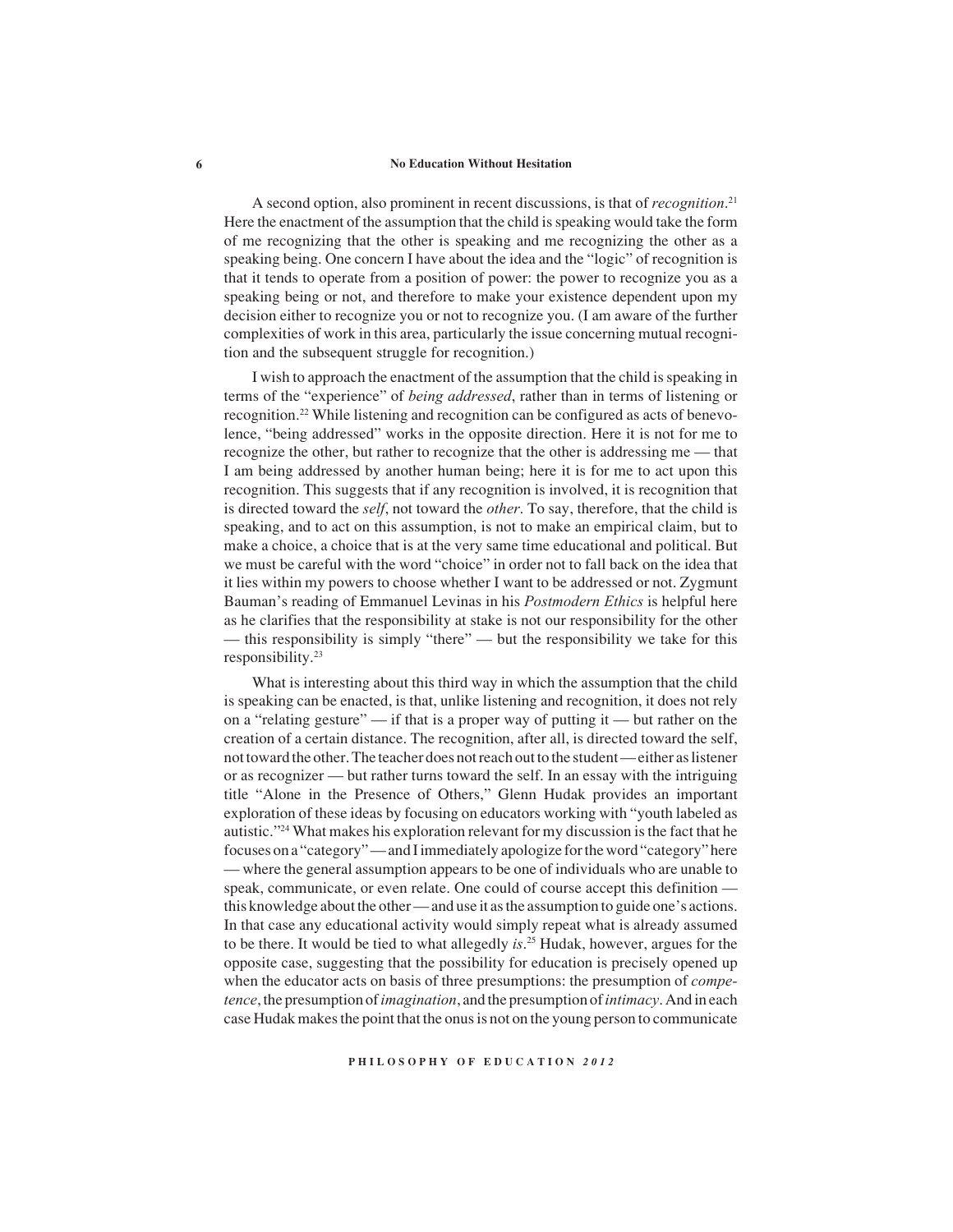and relate in an "accepted" manner, so to speak, but on the educator "to figure out how we can help those with physical impairments better communicate their experience, and hence be included into discussions rather than remaining on the sideline, spoken for by others."<sup>26</sup>

The task for the educator, therefore, "is not to interpret the world for those labeled autistic [but rather] to *presume* that the person labeled autistic is a thinking, feeling [and, so I wish to add, speaking] person."27 Hudak makes similar points in relation to the other two presumptions — those of imagination and intimacy — and with regard to all three he argues that they pose "at once a philosophical and political challenge," in that they not only require us fundamentally to rethink what it means to speak, communicate, and relate, but, by acting upon these assumptions, also challenge "dominant structures of power"28 and dominant definitions "of what it means to be human."29 And this, as Hudak concludes, is not only relevant "for those labeled 'disabled'" but actually for "all of us."30 I agree.

What I find interesting about the idea of "being addressed," as mentioned, is that it denotes a significantly different gesture than the gesture of listening and the gesture of recognition. What Hudak's discussion highlights is that, through the idea of "being addressed," questions of speech, coming to speech, and being a subject of speech become disconnected from those of individual skills and capacities, and particularly from skills and capacities that are often seen as essential for any relationship to be possible. Speech, so we might say, is no longer a matter of the *acquisition* of a competence by the speaker. It is not even a matter of me making an effort to speak and to be understood. My "ability" to speak, so we might say, is there when someone is addressed by my speech, even if this speech has no recognizable form — like the babble of a baby or the silence of a person labeled as autistic. This also means that the question of speech and coming to speech viewed in this way is no longer a question of qualification and socialization but ultimately a question of subjectification.

# YOU MUST CHANGE YOUR LIFE

The final "arena" in which I wish to explore the limits of educational relations has to do with what we might perhaps characterize as the most general and most fundamental educational "gesture" of all, which is the fact that education always in some way implies a call, an evocation, and perhaps even a demand for *change*. When educators speak and act, they hardly ever — and perhaps never — do so in order to confirm what is already there, but always with the suggestion that something ought to change. This call for change occurs across the three domains of educational function and purpose — qualification, socialization, and subjectification — although what it means concretely is different in each domain. The call for change does not necessarily come with a clear specification of *what* this change should be, nor does it necessarily come with a clear specification of *how* this change should occur. But when the teacher teaches or the educator educates the overriding orientation is that of change.

Why do I bring this up in the discussion about relations and "unrelatedness" in education? The main reason for this lies in the fact that the *educational* call for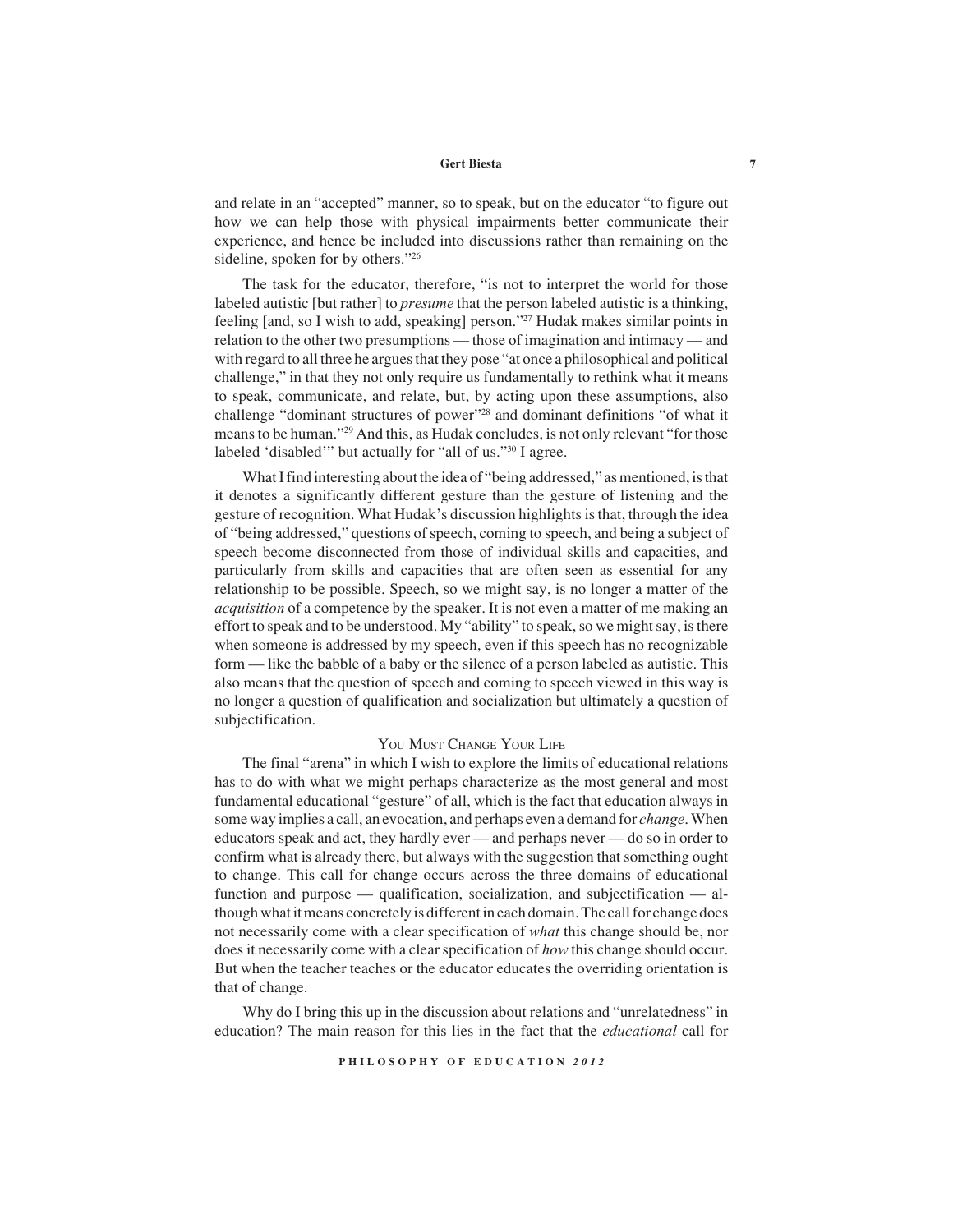change is a call that comes from the *outside* and, so I wish to suggest, should *necessarily* be understood as a call that comes from the outside. This is one of the main reasons why the discourse of learning and the discourse of education are fundamentally different discourses. One can, of course, always decide for oneself that one wishes to change, and one can, of course, always decide to engage in learning in order to effect change. But the educational "logic" works differently, not in the least because it works in a different direction, that is, from the outside-in rather than from the inside-out. Yet this brings us to a question with a long pedigree in the philosophy of education, which is the question of whether it is possible for education — and more specifically for teaching — to bring anything radically new, to bring anything that really comes from the outside. This question goes straight back to Plato's *Meno*, to Socrates, and to what is known as the "learning paradox." I am aware that the issue of the interpretation of Socrates as an educator is a tricky one and, moreover, one about which almost every philosopher of education appears to have an opinion. Let me proceed, therefore, with one possible reading in order to make the point I would like to make, not claiming that this is the one and only or ultimate interpretation (or even claiming that what is at stake in my argument is the question of the "correct" interpretation of Socrates).

Socrates' way out of the learning paradox is to argue that all learning is a matter of recollection. This is why he can deny that he actually has anything to teach at all and why he can represent his educational efforts as entirely *maieutic*: bringing out what is already there. But whereas Socrates *says* that he is not involved in any teaching and, by doing so even seems to want to deny the very possibility of teaching, this is not consistent with what he may actually be doing. Sharon Todd, in her book *Learning from the Other* , argues that Socrates "cannot simply be taken at his word,"31 and shows, through a subtle reading of the *Meno*, that there is actually quite a lot of teaching going on in the way in which Socrates tries to convince Meno's slave boy that he already possesses the knowledge he did not realize he possessed. Todd particularly highlights the teaching performed by Socrates that has an impact on the slave boy's subjectivity, a process through which the slave boy is being taught that he is indeed a slave boy, and also the process through which the slave boy is being taught that he is a learner, that is, a "subject of pedagogy."32 Todd thus presents Socrates as "the teacher, who, like the perfect murderer, makes it appear that teaching has not taken place, who leaves the scene without a trace, and who, moreover, is convinced of his own innocence."33 Yet, so she argues, by proclaiming his questions to be innocent, Socrates actually "obscures the fundamental structures of alteration and asymmetry that are present between teacher and student."34

Søren Kierkegaard, under the pseudonym of Johannes Climacus, provides a similar critique of the *Meno*, by asking whether it is possible to think of teaching outside of, and different from, the idea of maieutics. Whereas the maieutic conception of teaching sees teaching as *accidental* to learning, Climacus raises the question, as Merold Westphal puts it, as to "[w]hat would have to be true *if* there were to be an alternative to Socrates' account of knowledge as recollection, *if* the teacher were really to teach so that the relation to the teacher would be essential rather than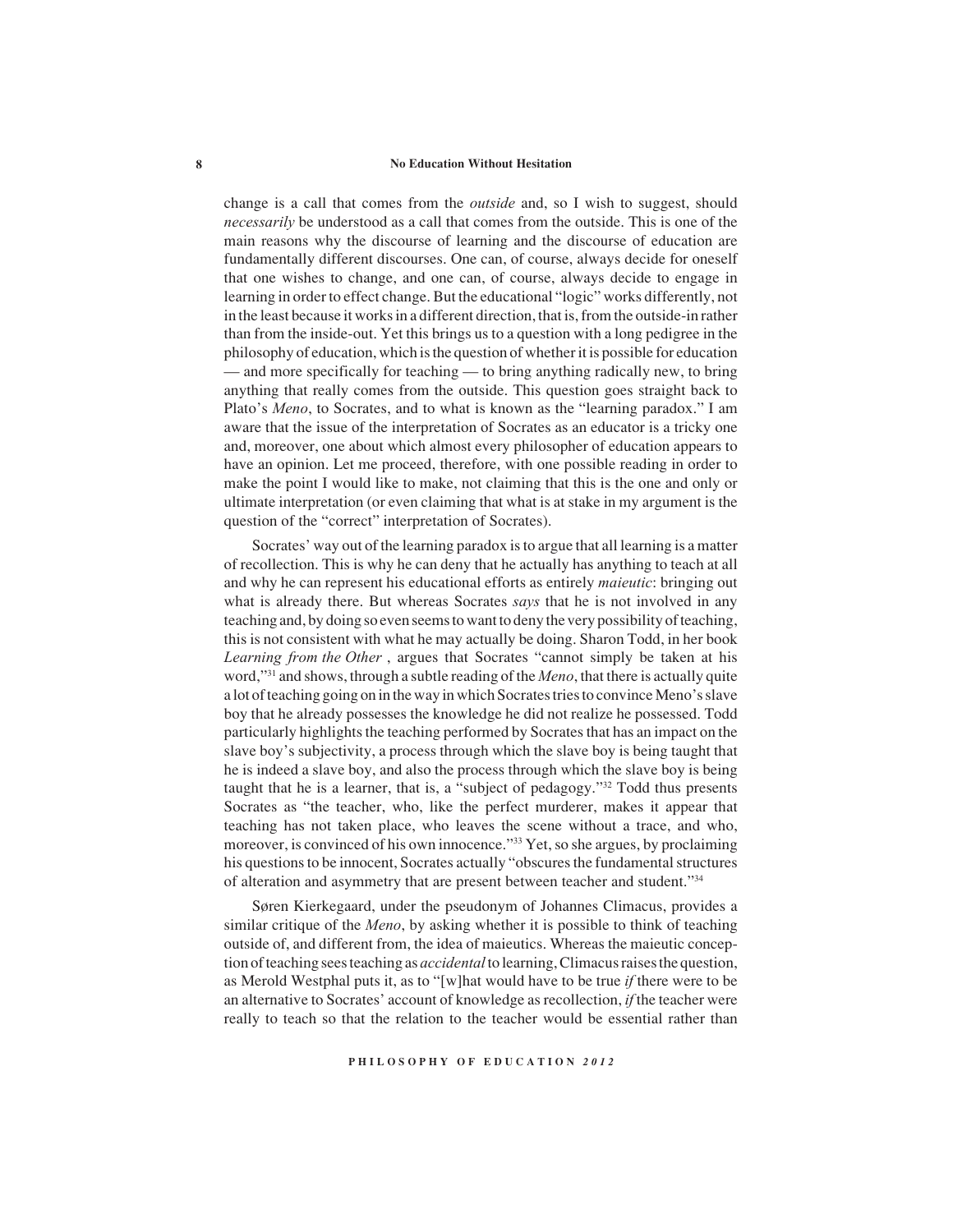accidental."35 The answer Kierkegaard gives is that the teacher needs to give the learner not only the truth but also the condition of recognizing it as truth, because "if the learner were himself the condition for understanding the truth, then he merely needs to recollect."36 This "double truth-giving" is what Climacus characterizes as *revelation*. Revelation therefore means not merely "that the teacher presents the learner with some knowledge not already possessed, but more importantly, also [with] the condition for recognizing it as truth," since it is only in the latter case that "the relation to the teacher becomes *essential."*<sup>37</sup>

Climacus helps us see that a notion of teaching that is essential rather than accidental to learning is not simply about presenting students with something they do not yet know. It rather is about presenting students with something that "is neither derivable from nor validated by what [they] already know,"38 but that truly transcends what they already know. This is why Levinas writes that Socratic teaching is characterized by the "primacy of the same," that is, "to receive nothing of the Other but what is in me, as though from all eternity I was in possession of what comes to me from the outside."39 In contrast to this, Levinas is after a relationship in which I receive from the Other "beyond the capacity of the I" — which not only means "to have an idea of infinity" but also means "to be taught."<sup>40</sup> And it is this teaching that can be called revelation.<sup>41</sup>

Merold Westphal, in his discussion of these ideas in the work of Levinas and Kierkegaard, highlights that both Levinas and Kierkegaard link the notion of revelation to that of *authority*. 42 After all, if teaching is about presenting students with something that is "neither derivable from nor validated by" what they already know, then they have to take it on the authority of the teacher. The wider significance of this insight lies in the fact that, as Westphal puts it, "for both Levinas and Kierkegaard the basis of the ethical and religious life lies in an authoritative revelation that in its immediacy comes to us from beyond our own powers of recollection."43 In the 1965 essay "Phenomenon and Enigma" Levinas refers to this revelation as "enigma" in order to highlight that what is revealed is not a phenomenon, not something that is comprehensible and comprehended by me, but rather something that is "beyond" my cognition and comprehension — and therefore even "beyond being"44 and "beyond reason."45 Enigma is about a way of "manifesting oneself without manifesting oneself." It stands for that which "signifies itself without revealing itself."46 It is about God who literally "comes to mind," as Levinas would put it, rather than a mind trying to comprehend God.<sup>47</sup>

Elsewhere I have summarized this line of thought by suggesting that teaching, if it is to have any meaning that goes beyond the currently popular idea of the facilitation of learning, needs to carry with it a notion of "transcendence," a notion of a radical exteriority that comes to me rather than learning that is produced by me.<sup>48</sup> This is also why I think that it is important to make a clear distinction between "learning from (the other)" and "being taught by (the other)" (which is not to suggest that the distinction is simply "there" but to suggest that it is important to ponder the distinction that can be made with these phrases).<sup>49</sup> While learning from the other highlights the way in which I remain in control over what I wish to learn from the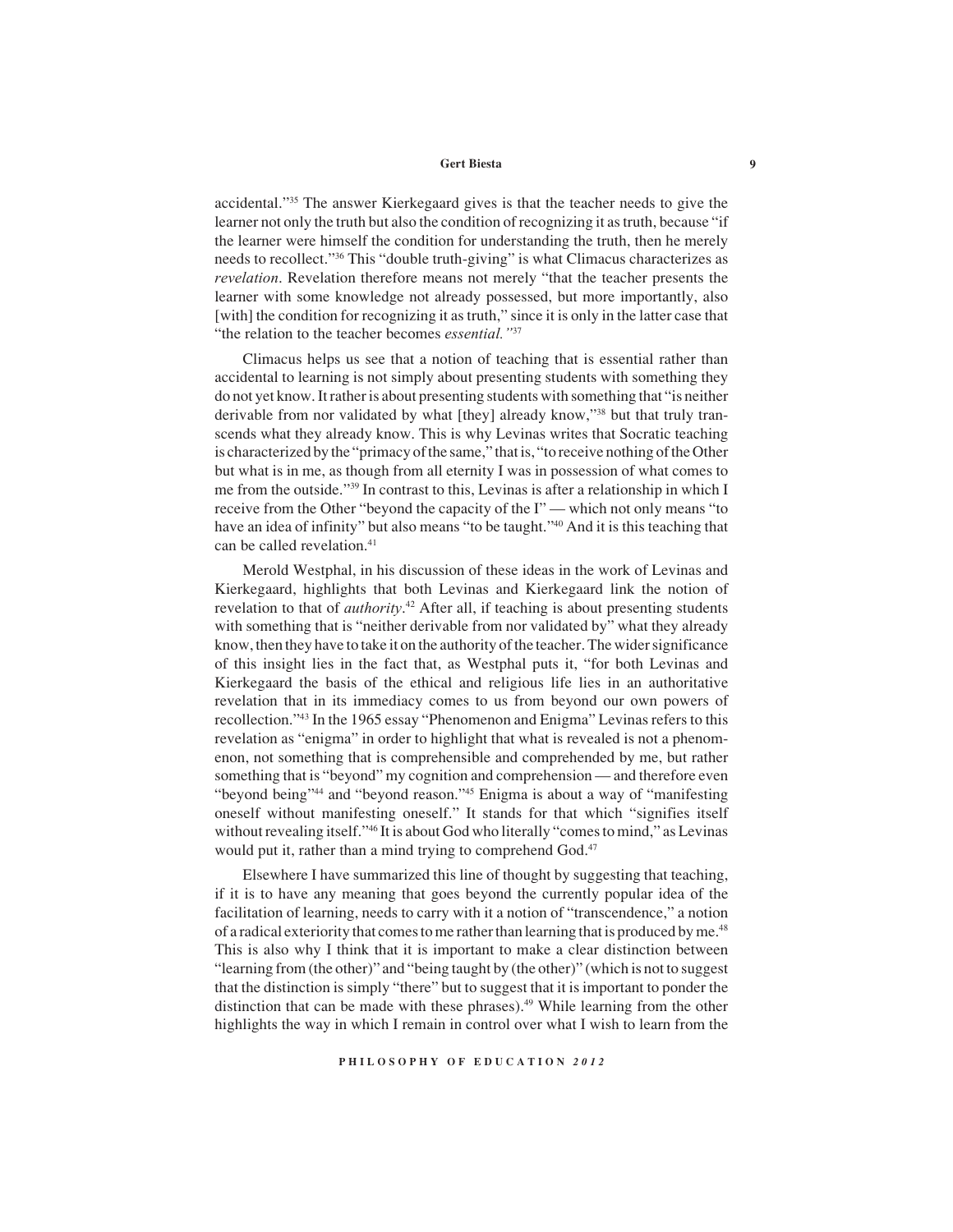other, being taught by the other indicates a different gesture, one where the other does indeed bring something radically new to me — something that, therefore, interrupts rather than simply confirms. It is the radical exteriority that is at stake here, the "non-maieuticity" — to use a very ugly phrase — of teaching that highlights rupture, disconnection, and "unrelatedness," and thus reveals another facet of the "unrelational" dimensions of education.

# **CONCLUSION**

As I have said before, the ambition of this essay has not been to present an argument against educational relations, but rather to explore aspects of educational processes and practices that reveal gaps, interruptions, distances, and disconnections — *not* in order to refute the idea of educational relations but to add a moment of hesitation to our thinking about education and about educational relations in particular. As I have nothing to argue for, I have perhaps also nothing to conclude, so let me rather try to capture what I see as some of the main insights emerging from my exploration. One has to do with educational communication and reveals that there is always a gap between the partners in communication — a gap, or in the words of Bhabha, a third space of enunciation in which meaning forever escapes us — that is forever beyond our control. We cannot close *this* gap by trying to "reach out" to our partners in communication, by trying to listen to them, by trying to understand them, because each time that we return our understandings to them, a new gap emerges, a new third space of enunciation comes into existence. The main advantage of understanding communication in this way is that it can help us to see that any attempt to close the gap always requires force — either by forcefully putting forward a particular representation of what, in itself, is unrepresentable, or by selecting and rewarding from a wide variety of meanings and actions those that are considered to be "right" or "true." The latter has been my description of the process of educational assessment, and while the discussion reveals that assessment in itself is always a forceful intervention, I have suggested that such an intervention is not without educational reason, if, that is, our orientation is toward qualification and socialization. The issue does, however, become an entirely different one when our interest is in subjectification, and I would argue that education — unlike training — should always exemplify in this dimension *as well*.

The question of speech — and more specifically the question of how the child can *be* a subject of speech (and I prefer to speak in existential terms of *being* a subject of speech rather than in developmental terms of *becoming* a subject of speech) moved the discussion more explicitly to education in a subjectification "mode." In addition to two "relational" ways of enacting the assumption that the child is a subject of speech — listening and recognition — I have put forward a third option, that of "being addressed." While listening and recognition "reach out" to the other and in precisely this way can be characterized as relational gestures, "being addressed" reaches "out" to the self — a gesture I have also characterized as one of "reaching in" — and thus in a sense creates a gap or a distance, rather than a connection. But one could say that it is precisely because of this distance — because of the fact that there is no attempt to "capture" the other or to require that the other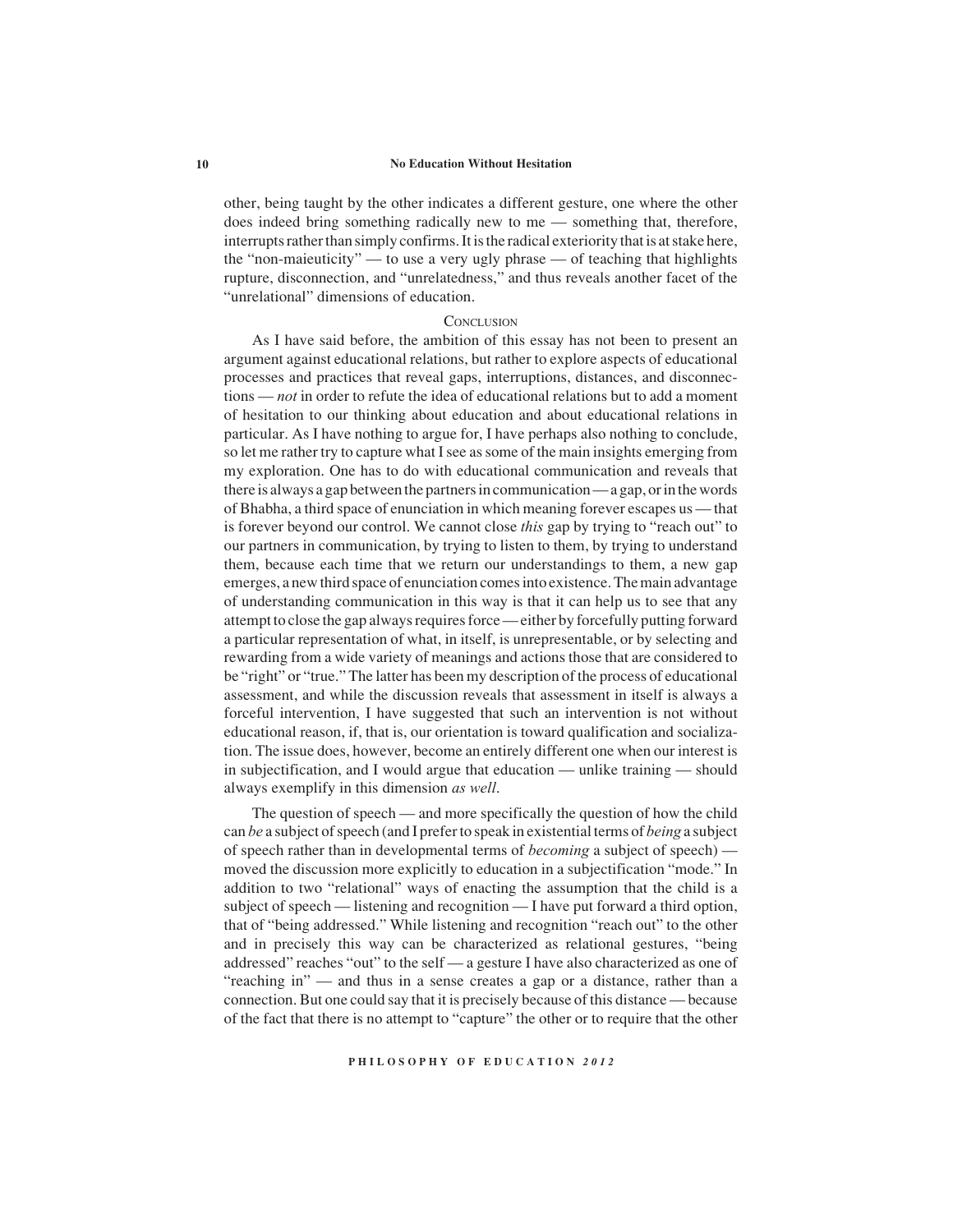proves his or her ability or capacity — that educational possibilities open up. The recognition of "being addressed" is therefore not factual but can perhaps best be understood as counterfactual, that is, as a belief — or as Birgit Schaffar calls it, a "moral demand" — upon which education becomes possible.<sup>50</sup>

Thirdly I have explored what it means for teaching to be possible *not* as something that is immanent, as something that is *accidental* to learning, to use Kierkegaard's phrase, but rather as something that is *essential* to learning and therefore as something that is transcendent, that is, something that radically comes from "outside," as rupture, interruption, <sup>51</sup> intervention, or, with the word that we can find both in Kierkegaard and Levinas, as *revelation*. Teaching as revelation in a sense looks at the experience of being addressed from the other side, which is why I have highlighted the importance of the distinction between "learning from" and "being taught by."

These insights, in sum, do not do away with the idea that to educate is to relate, but they may help us to look differently at educational relations, not only in order to see the gaps, fissures, disjunctions, and disconnections that are "at work," but also, and most importantly in order to appreciate why they might matter educationally.

11. Ibid.

<sup>1.</sup> Wilhelm Dilthey, *Pädagogik. Geschichte und Grundlinien des Systems. Gesammelte schriften, Bd.* IX. 3. Aufl. [Education: History and Fundamentals of Its System. Collected Works, volume IX, 3rd edition] *(*Stuttgart, GR: B.G. Teubner, 1961), 190.

<sup>2.</sup> See Hermann Nohl, *Die padagogische Bewegung in Deutschland und ihre Theori&The Educational Movement in Germany and Its Theory* ] *(*Frankfurt am Main, GR: Gerhard Schulte-Bulmke, 1935); Friedrich W. Kron, *Grundwissen Pädagogik. Zweite, verbesserte Auflage* [The Fundamental Ideas of Education, second, improved edition] (Munich, GR: Ernst Reinhardt, 1989), 190–210.

<sup>3.</sup> Charles W. Bingham and Alexander M. Sidorkin, eds., *No Education Without Relation* (New York: Peter Lang, 2004).

<sup>4.</sup> See also John D. Caputo, "Teaching the Event: Deconstruction, Hauntology and the Scene of Pedagogy," in *Philosophy of Education 2012*, ed. Claudia W. Ruitenberg (Urbana, IL: Philosophy of Education Society, 2012).

<sup>5.</sup> See Philippe Meirieu, *Pédagogie: Le Devoir de Résister* (Issy-les-Moulineaux, FR: ESF, 2007), 109– 110.

<sup>6.</sup> For a first exploration see Gert J.J. Biesta, "Disciplines and Theory in the Academic Study of Education: A Comparative Analysis of the Anglo-American and Continental Construction of the Field," *Pedagogy, Culture and Society* 19, no. 2 (2011): 175–192.

<sup>7.</sup> See Gert J.J. Biesta, *Good Education in an Age of Measurement: Ethics, Politics Democracy* (Boulder, CO: Paradigm Publishers, 2010).

<sup>8.</sup> See Erich E. Geissler, *Herbarts Lehre vom erziehenden Unterricht* [Herbart's Theory of Educational Teaching] (Heidelberg, GR: Quelle & Meyer, 1970).

<sup>9.</sup> Gert J.J. Biesta, "'Mind the Gap!' Communication and the Educational Relation," in *No Education without Relation*, eds. Charles W. Bingham and Alexander Sidorkin (New York: Peter Lang, 2004), 11– 22.

<sup>10.</sup> John Dewey, *Experience and Nature* (New York: Dover, 1958), 178.

<sup>12.</sup> See, Gert J.J. Biesta, "'Of All Affairs, Communication is the Most Wonderful': Education as Communicative Praxis," in *John Dewey and Our Educational Prospect*, ed. David T. Hansen (Albany, NY: SUNY Press, 2006), 23–37.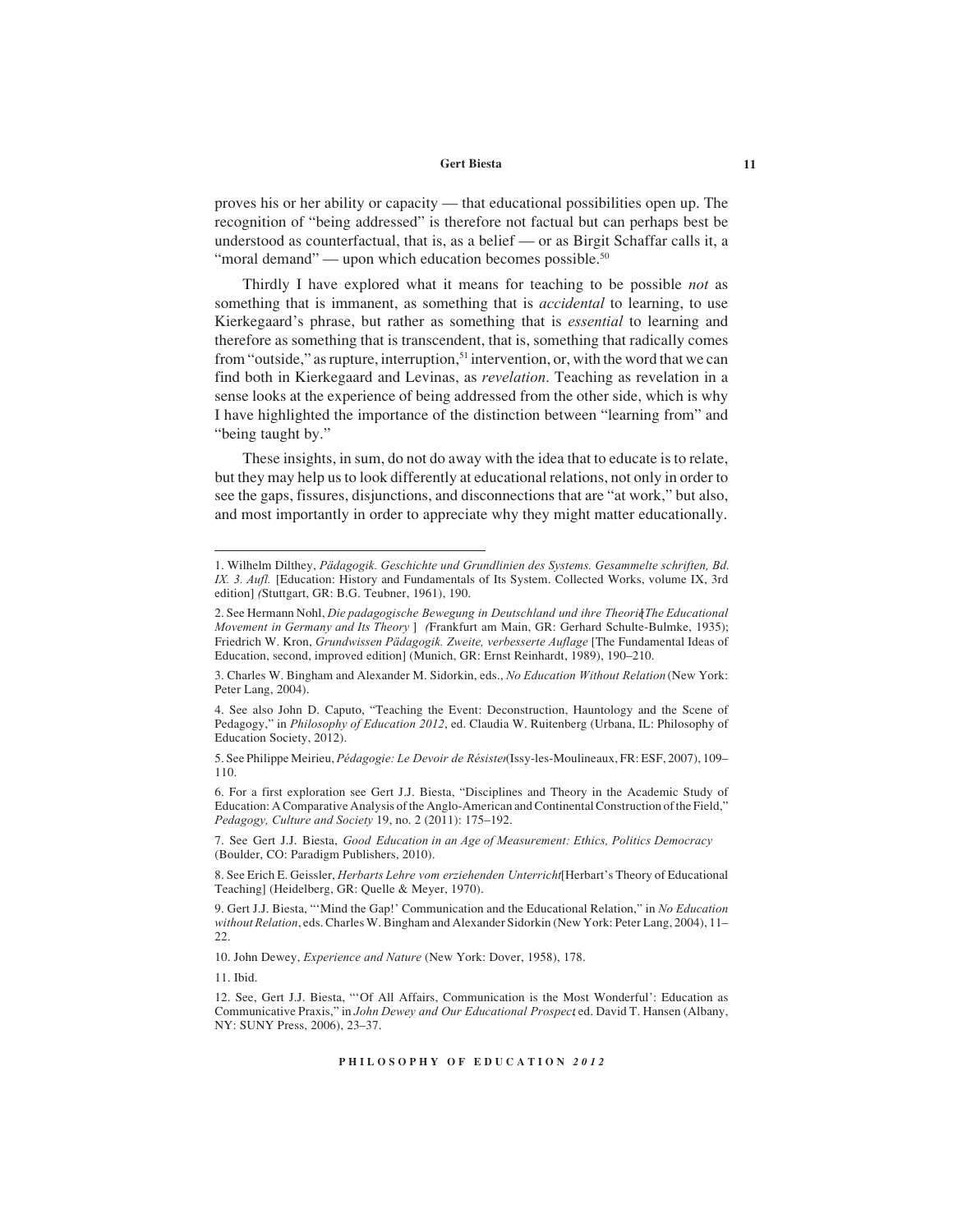13. Homi K. Bhabha, *The Location of Culture* (London: Routledge, 1994), 37.

14. See Gert J.J. Biesta, "Witnessing Deconstruction in Education: Why Quasi-Transcendentalism Matters," *Journal of Philosophy of Education* 105, no. 3 (2009): 391–404.

15. Elsewhere I have referred to this as a process of "retrospective complexity reduction." See Gert J.J. Biesta, "Five Theses on Complexity Reduction and its Politics," in *Complexity Theory and the Politics of Education*, eds. Deborah C. Osberg and Gert J.J. Biesta (Rotterdam, NL: Sense Publishers, 2010), 5– 13.

16. See, for example, Paul Black, Chris Harrison, Clara Lee, Bethan Marshall, and Dylan William, *Assessment for Learning: Putting It into Practice* (Maidenhead, UK: Open University Press, 2003); and, on the risk of driving out the "event" of education see Gert J.J. Biesta, *The Beautiful Risk of Education* (Boulder, CO: Paradigm Publishers, forthcoming).

17. See Gert J.J. Biesta, "Learner, Student, Speaker: Why It Matters How We Call Those We Teach," *Educational Philosophy and Theory* 42, no. 4 (2010): 540–552.

18. See Jacques Rancière, *The Ignorant Schoolmaster: Five Lessons in Intellectual Emancipation* (Stanford, CA: Stanford University Press, 1991).

19. Please note that what follows is in no way meant to be a critical discussion of existing literature on listening and recognition. My point here is not to deny what has been said there but to add a slightly different perspective that perhaps may reveal a slightly different way of understanding and being.

20. See, Sophie Haroutunian-Gordon, "Listening – in a Democratic Society," in *Philosophy of Education 2003*, ed. Kal Alston (Urbana, IL: Philosophy of Education Society, 2004), 1–18; Leonard J. Waks, "Two Types of Interpersonal Listening," *Teachers College Record* 112, no. 11 (2010). 2743– 2762; and, Audrey Thompson, "Listening at an Angle," in *Philosophy of Education 2010*, ed. Gert J.J. Biesta (Urbana, IL: Philosophy of Education Society, 2011), 1–10.

21. See, for example, Charles W. Bingham, *Schools of Recognition: Identity Politics and Classroom Practices* (Lanham, MD: Rowman and Littlefield, 2001); and, Krassimir Stojanov, *Bildung und Anerkennung. Soziale Voraussetzungen von Selbst-Entwicklung und Welt-Erschließung* [Education and Recognition: Social Conditions for Self-development and World Disclosure] (Wiesbaden, GR: Verlag für Sozialwissenschaften, 2006).

22. I would like to thank Nina Johannesen for bringing this notion to my attention.

23. Zygmunt Bauman, *Postmodern Ethics* (Cambridge, MA: Blackwell, 1993).

24. Glenn Hudak, "Alone in the Presence of Others: Autistic Sexuality and Intimacy Reconsidered," in *The Sexuality Curriculum and Youth Culture,* eds. Dennis Carlson and Donyell Roseboro (New York: Peter Lang, 2011), 58.

25. On this problem see Gert J.J. Biesta and Carl Anders Säfström, "A Manifesto for Education," *Policy Futures in Education* 9, no. 5 (2011): 540–547.

26. Hudak, "Alone in the Presence of Others," 61.

27. Ibid., emphasis added.

28. Ibid., 66.

29. Ibid., 61; see also, Gert J.J. Biesta, *Beyond Learning: Democratic Education for a Human Future* (Boulder, CO: Paradigm Publishers, 2006), 1.

30. Hudak, "Alone in the Presence of Others," 69.

31. Sharon Todd, *Learning from the Other* (Albany, NY: SUNY Press, 2003), 23.

32. Ibid., 24.

33. Ibid.

34. Ibid., 25.

35. Merold Westphal, *Levinas and Kierkegaard in Dialogue* (Bloomington, IN: Indiana University Press, 2008), 25.

36. Søren Kierkegaard, *Philosophical Fragments,* eds. Howard V. Hong and Edna H. Hong (Princeton, NJ: Princeton University Press, 1985), 14.